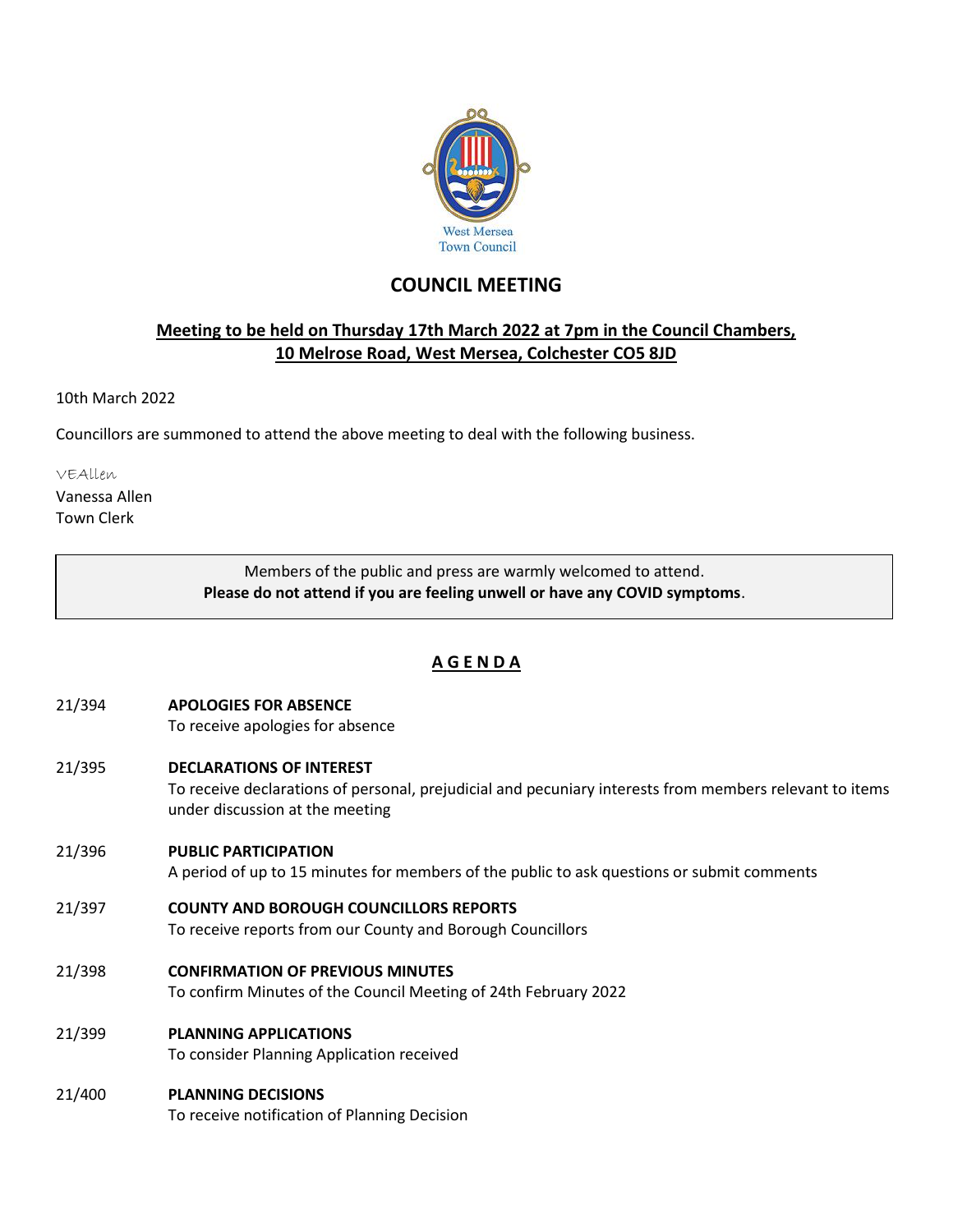| 21/401 | <b>FINANCE REPORT</b><br>To receive the finance report                                                                                                                                                                                                                                      |
|--------|---------------------------------------------------------------------------------------------------------------------------------------------------------------------------------------------------------------------------------------------------------------------------------------------|
| 21/402 | <b>APPROVAL OF PAYMENTS</b><br>To approve payments made and to be made                                                                                                                                                                                                                      |
| 21/403 | <b>CHANGING PLACES</b><br>To receive an update                                                                                                                                                                                                                                              |
| 21/404 | <b>QUEENS JUBILEE</b><br>To receive an update                                                                                                                                                                                                                                               |
| 21/405 | <b>POST ITEM</b><br>To discuss funding request from West Mersea Beach Club                                                                                                                                                                                                                  |
| 21/406 | <b>BOUNDARY COMMISSION</b><br>To consider response to consultation                                                                                                                                                                                                                          |
| 21/407 | <b>POLICY REVIEWS</b><br>To review and agree polices<br><b>Vexatious or Persistent Complaints Policy</b><br>Τ.<br>ΙΙ.<br><b>Risk Management Scheme</b>                                                                                                                                      |
| 21/408 | <b>PARKING WORKING GROUP</b><br>To receive an update                                                                                                                                                                                                                                        |
| 21/409 | <b>OPEN SPACES SOCIETY</b><br>To consider joining the Open Spaces Society at cost of £45 per annum                                                                                                                                                                                          |
| 21/410 | <b>CLERKS REPORT</b><br>Land Registry have completed registration of Seaview car park<br>$\bullet$<br>Tree works completed<br>٠<br>Sensory Garden Tree seat to be installed by beginning April<br>٠<br>Willoughby car park gate has been installed<br>$\bullet$<br><b>Health and Safety</b> |
| 21/411 | <b>NEXT AGENDA</b><br>Items to be added to next agenda                                                                                                                                                                                                                                      |
| 21/412 | <b>MAYOR'S NOTES</b>                                                                                                                                                                                                                                                                        |
| 21/413 | <b>EXCLUSION OF PRESS AND PUBLIC</b><br>To RESOLVE that due to the confidential nature of the business to be transacted the public and press be<br>excluded pursuant to Section 1 of the Public Bodies (Admission to Meetings) Act 1960                                                     |
| 21/414 | <b>LEASE 10 MELROSE ROAD</b><br>To agree and sign lease for Council Offices                                                                                                                                                                                                                 |
| 21/415 | <b>HEDGE CUTTING</b><br>To consider and agree allotment and Feldy View woodland cemetery hedge cutting quotations<br>$\bullet$<br>To consider quotations for flail attachment<br>٠                                                                                                          |